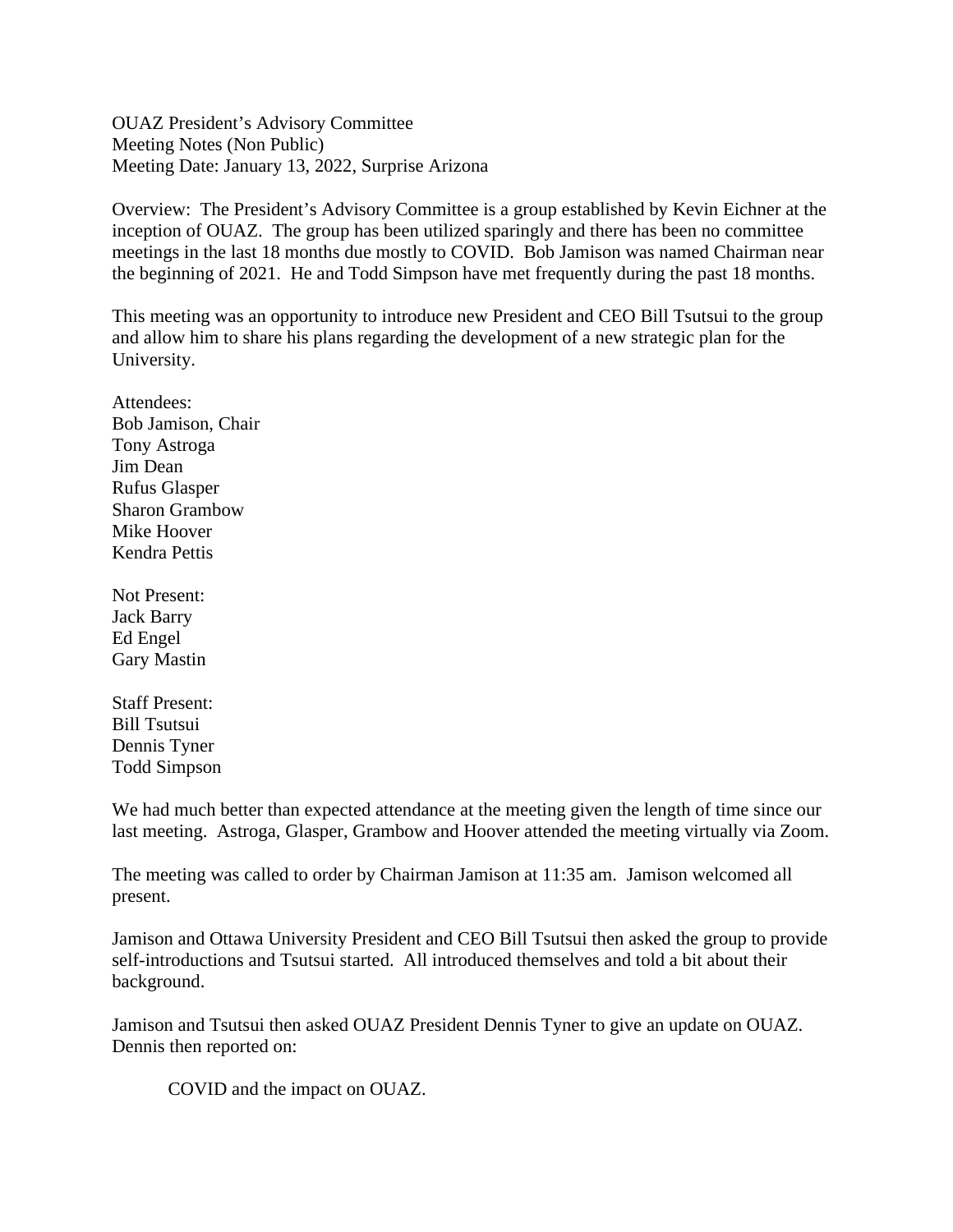- During Tyner's report on the COVID impact, Astorga asked about the impact on faculty as well as students. Tyner reported that faculty, including adjuncts, would like to work remotely, however, that is not the OUAZ model.
- There were additional questions on enrollment.  $\sim$ 910 in the fall and  $\sim$ 815 at the beginning of spring.
- During Tyner's report on enrollment Glasper asked about the full time to part time ratio. Tyner answered 55% full time.
- Glasper then asked about on-line. Tyner answered that 100% of our students take a least one class on line each year.
- Glasper noted that first generation students, meaning those from traditionally under-served backgrounds, were the hardest hit by online learning. This group has been negatively impacted according to Glasper. Tyner agreed and noted this was true at OUAZ as well.
- Rufus asked about how we deal with needy students. Tyner noted we deal with student food insecurity and housing insecurity on a case by case basis.
- Herf money usage was discussed and Tyner noted that about 85% used the student HERF funds for their school bill and 15% did what they wanted with the money.

## Enrolment.

- 15% growth for OUAZ in the fall of 2021.
- 835 UGs in fall.
- Tyner was pleased that they stuck firm to the projected recruitment numbers during the budgeting process. As a result OUAZ was right on target with recruitment.
- Tyner noted that to this point OUAZ's enrollment has been very participatory driven (i.e. sports, clubs, etc.) His intention is to now focus on the academic programs to generate prominence for the institution.

Residential Students.

- Tyner reported that more than 50% of OUAZ total student population were residential students.
- Tyner also reported OUAZ was in need of additional student housing and plans are to build a new, 400 bed residence hall beginning construction in the fall of 2022. The project will be built in two phases.

Phoenix Campus.

• Tyner reported that the teach out plans for the phoenix campus were set and the building is on the market to be sold. Teach out will continue through the end of the academic year.

EMBA.

• Tyner reported that the EMBA program, which had been utilizing the Phoenix campus, had already transitioned to the OUAZ campus. Tyner noted that the most recent EMBA program had been conducted completely online as a result of travel restrictions and COVID concerns.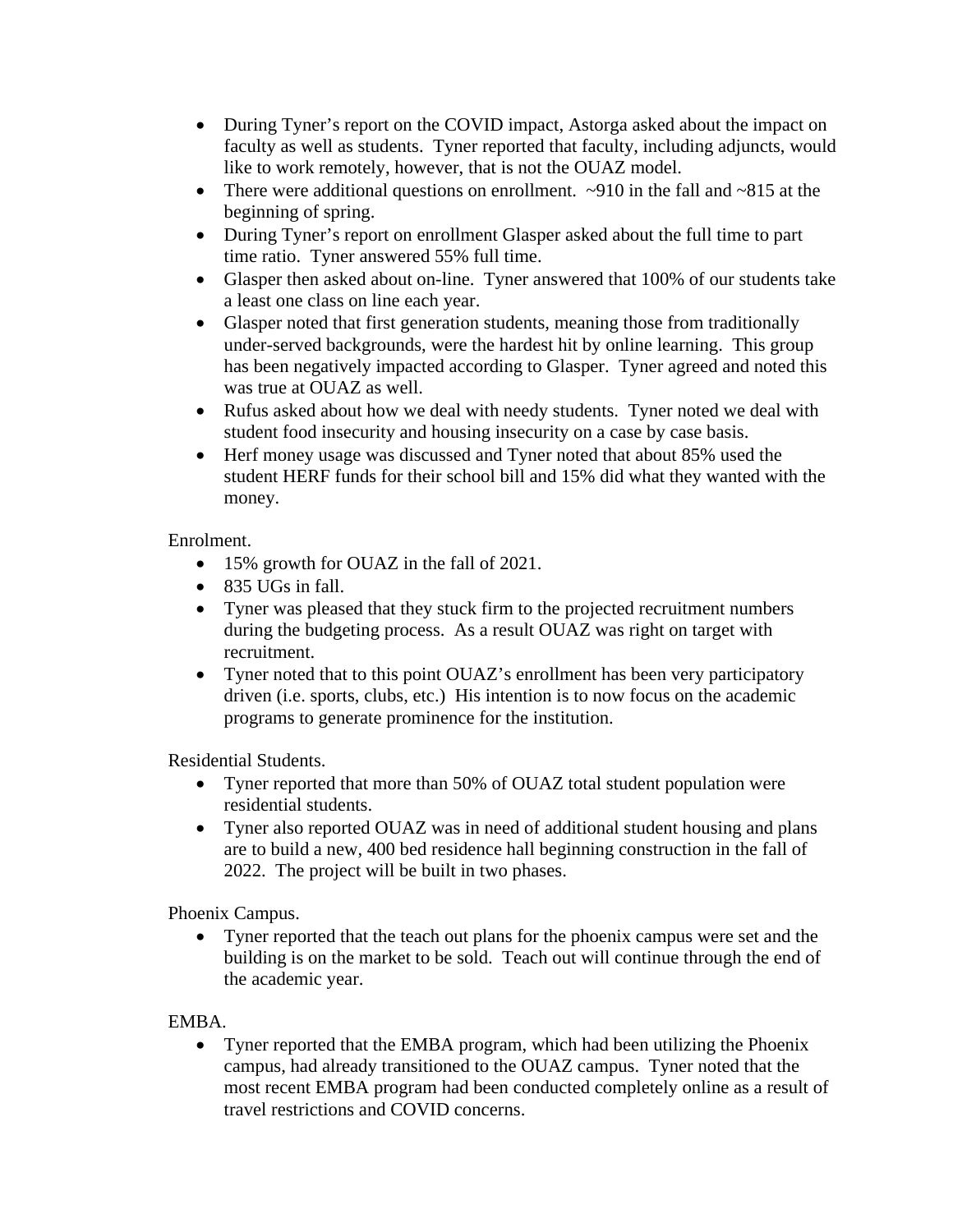International Students.

- Tyner reported that OUAZ was also working in other international student markets.
- China MBA. Tyner reported that OUAZ was working with Tracy Zaiss and ZCo Global Partner Solutions to provide an OUAZ MBA program to students on ground in China.
- The China MBA program is slated to begin with 30+ students in the Spring 2 term.

Adawe Mentors.

- Tyner reported that the Adawe mentors served a much more than class advisors.
- The Adawes are about to take on career services at OUAZ and the mentors have been meeting with a number of internship opportunities in the west valley.

OUAZ Advancement.

- Tyner introduced Todd to the group and noted that OUAZ was ramping up advancement efforts particularly in the community relations and business networking areas.
- Tyner asked the committee to support the community relations efforts by helping Todd connect with anyone who may be interested in higher education in the Phoenix metro.

Bill Tsutsui then provided an overview of the strategic planning process and issues which had been brought up by the process to-date.

- Talked about the six working groups associated with the strategic plan.
- Aim is to have the new strategic plan ready to approve by the Board of Directors at the June Board meeting.
- Explained part of his interaction with the group is his Strategic planning "road show" ... an effort to get as much feedback and buy in as possible among all OUAZ stakeholders.

Tsutsui then asked the group what challenges OUAZ was facing and/or what issues OUAZ should be concerned about. All were given the opportunity to respond. Not all did.

Jim Dean responded:

- Same issues that are facing K-12.
- Flexibility is a must.
- OUAZ should re-examine school calendars to better meet the needs of the students.
- Dean noted that Dysart had 2500 students online last year. However, there were questions as to how well the programs were working. Dean also noted Dysart had 2200 students in credit recovery during the summer months.
- Dean continues to be a tremendous advocate for OUAZ's commuter opportunities.
- Flexibility of programs to each student is coming and OUAZ should be prepared to respond.

Tony Astroga responded: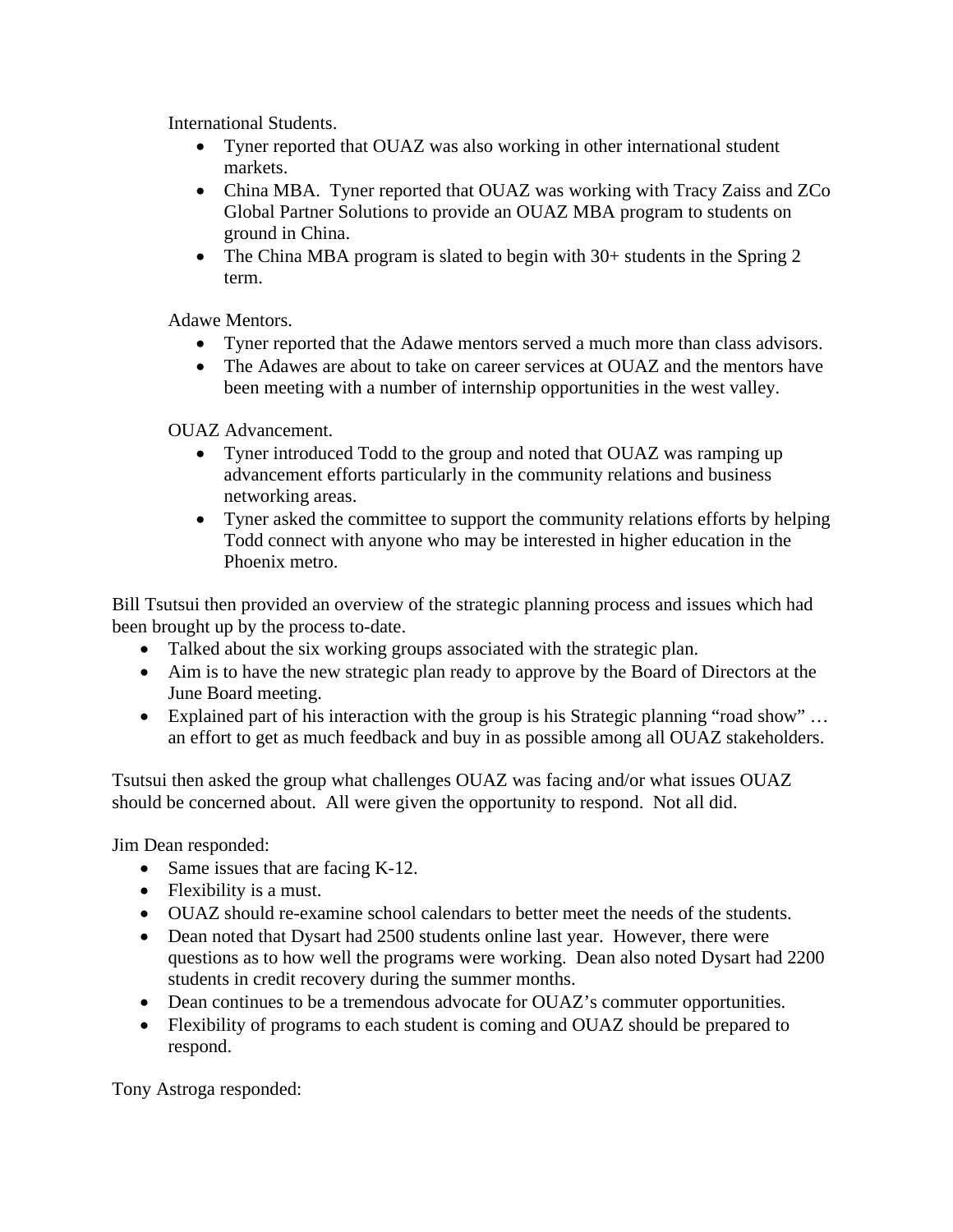OUAZ needs to focus on affordability, access, choice and quality. (These are points Tony has made with OUAZ and others in the past.)

Rufus Glasper responded:

- Flexibility in education is a regular point of conversation among community colleges nationwide.
- Innovative ways to include work based learning in the educational program is a must for OUAZ in the future.
- How OUAZ can expose students to various types of work environments at an early age was discussed. Glasper noted that he hoped this exposure would begin before students were in college.
- Glasper noted the need to look into stackable credentials and ways OUAZ could provide professional credentialling (PMI for example) allowing both traditional degree-seeking students, and nontraditional students seeking to bolster their career opportunities, avenues to progress, learn and grow.
- Glasper noted that boundaries which had faced many accrediting bodies, such as the HLC, were now waived and pointed out OUAZ should look into different accrediting bodies.
- Glasper has been part of the HLC leadership for years and still sits on HLC's strategic planning committee.

Bob Jamison responded:

- He feels the committee should meet more often. He was very enthusiastic with the information being generated based on the conversations around the table (and via Zoom.)
- Jamison noted that he felt the committee needed a stronger commitment to OUAZ.
- Jamison noted that his vision for OUAZ was to become the Hillsdale of the west.
- Jamison provided high praise to Sharon Grambow and noted the two had worked professionally together in the past.

Tsutsui then asked how Arizona is going to change in the next five years and how that change will impact higher education and OUAZ specifically. All were given the opportunity to respond. Not all did.

Sharon Grambow responded:

- FYI Sharon is on the executive committee at WESTMARC.
- Workforce development is one of Sun Health's goals. There are opportunities to create workforce development relationships with Sun Health for all educational institutions in the valley.
- Sun Health has \$6 million available in nursing scholarships. These are not being used fully and Grambow would like feedback on how Sun Health might reposition these nursing scholarships.
- She noted she felt especially close to OUAZ!
- Grambow noted specifically that jobs/internships/dollars all can be brought to OUAZ via Sun Health.

Kendra Pettis responded: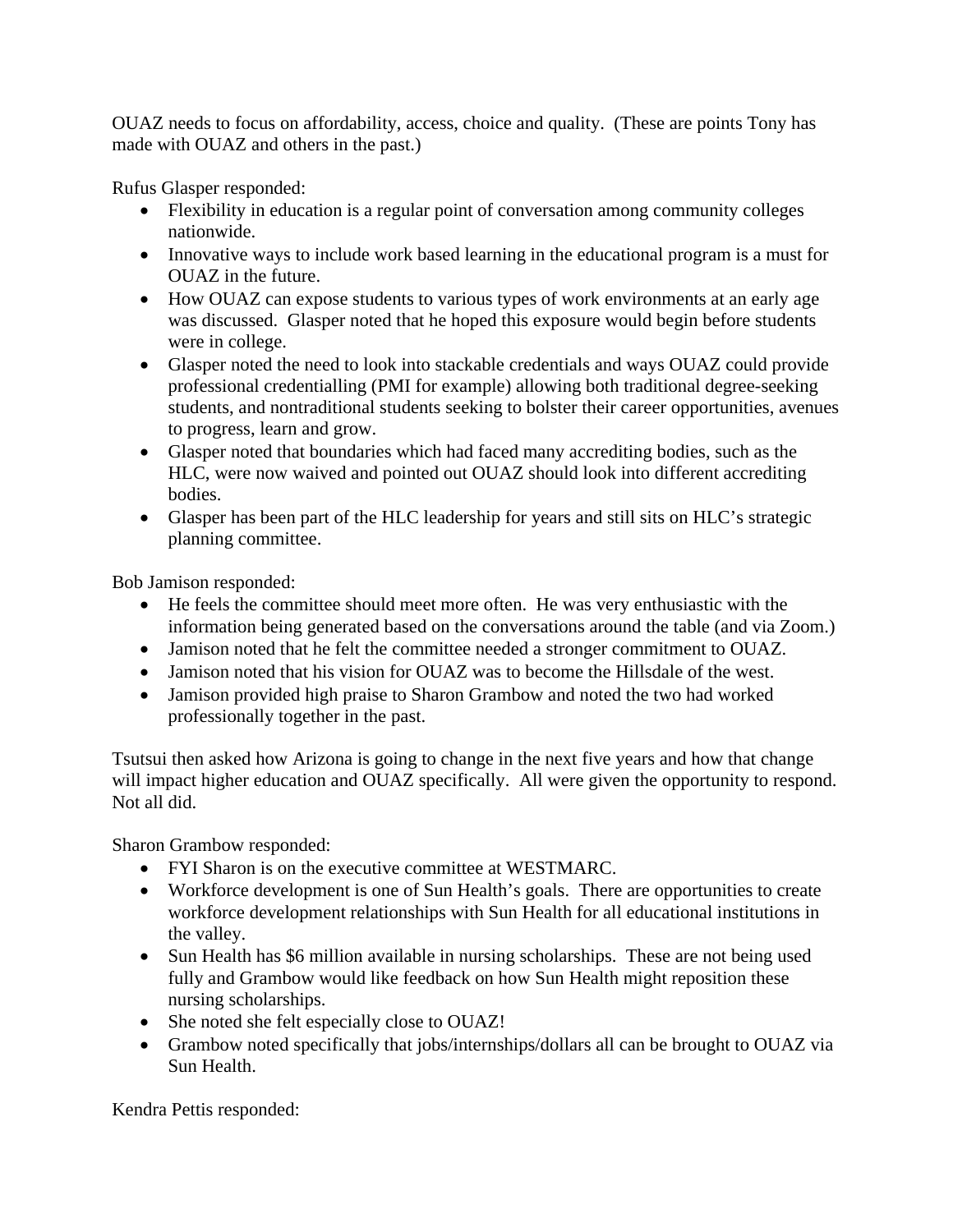- Pettis noted that she was responding both from a city perspective and as a parent.
- Affordability.
- Commuter experience (she would like her kids to go to OUAZ and have a great experience while living at home.)
- Partner-internships between OUAZ and the City as well as with the City and Dysart.
- Encouraged early internships and helping students determine career likes/dislikes early in college career.
- Pettis noted that from her perspective students were sorely lacking soft skills when they entered the workforce.

Jim Dean responded:

• Dean thanked Pettis for her comment on partnerships and noted he was very interested in this concept.

Bob Jamison responded:

- Jamison encouraged OUAZ to deploy Gallup's strengthfinder assessment tools.
- Jamison noted strengthfinder and other tools would help determine a student's best career choice.

Tony Astroga responded:

- Behavioral health counselors were boing to be big in demand especially in working with the elderly.
- Astroga noted that he served on two of the largest nursing home Boards, each with 200+ facilities.
- Tele-health training is also an area OUAZ should consider providing support, etc.
- Astroga noted that training "cultural competence" was an important way to strengthen student preparedness for the workplace.
- Astroga asked about OUAZ's DEI position and policies. He would like more information about these areas.

Tsutsui then asked the group who else OAUZ should be partnering with in the community. All were given the opportunity to respond. Not all did.

Bob Jamison responded:

- Jamison noted that he had introduced many people to Todd and planned to continue doing so.
- Jamison encouraged OUAZ to take Sharon Grambow to lunch and pepper her with questions about contacts and collaborations.
- Jamison also noted that Mike Hoover was well connected in the west valley and would be a great connector for OUAZ.

Tony Astroga responded:

- Noted that OUAZ was still challenged with brand awareness. He also wanted to know what was OUAZ's key message to the public.
- Astroga asked what was OUAZ's core competency?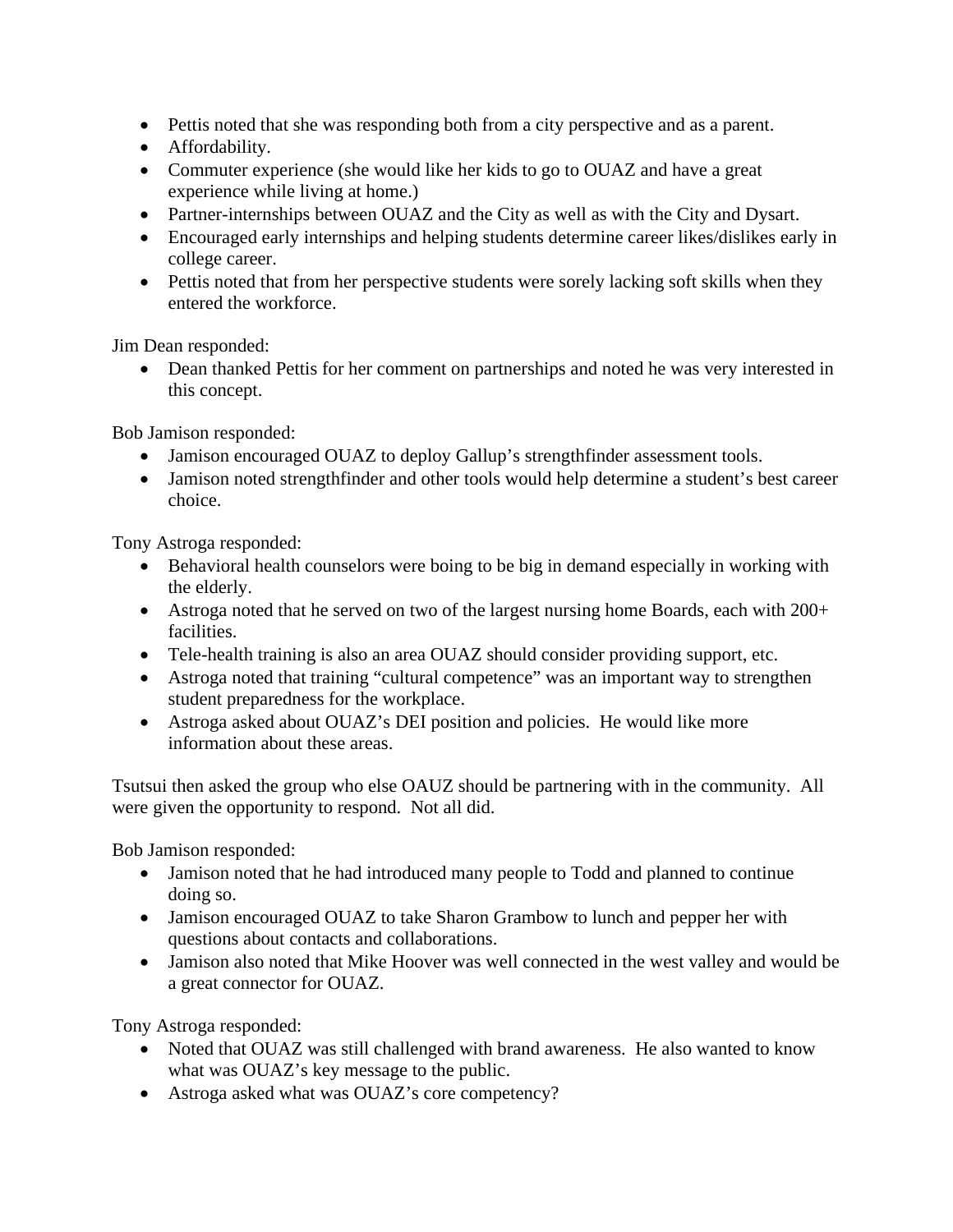- Astroga asked how we could make OUAZ the University of choice in Arizona.
- Astroga then asked what would be the best way for OUAZ to promote our brand, value proposition and differentiation from other universities in our service area.
- (Tsutsui gave a shoutout regarding branding noting that Ottawa needs to do better with branding.)

Rufus Glasper responded:

- Noted the meeting was very enlightening.
- Glasper shared he was interested and excited in the changing model for OUAZ (from athletes to a more academic recruitment approach.)
- Glasper questioned what that new student might look like at OUAZ.
- Glasper made an insightful comment that education was beginning to move at the speed of business (meaning the decisions and program changes in higher ed today were much more nimble and responsive than in years past.)
- Glasper was very interested in what programs would attract students.
- Glasper then asked what do we want OAUZ to look like in 2040?
- (Tsutsui noted there was a great deal to consider in Dr. Glasper's comments and questions.)

Jim Dean responded:

- Dean suggested all involved should look at the back end, or the student outcomes, to determine what programs and changes should be offered.
- Dean noted that employers are often asking a very important question of "what does a student look like when they leave Dysart?" Same could be asked of OUAZ students. How have we, the OAUZ community, impacted our students overall?

Tsutsui then opened the floor for general thoughts and questions asking the group if they had anything they would like to discuss.

Mike Hoover responded:

- Hoover championed the importance of career services and noted OUAZ's recent relationship with career connectors. That connection helps both the student, and raises awareness of OUAZ in the local business community.
- Hoover also shared that the City of Surprise is getting great traction. He shared that there will be 20 projects bringing in jobs, etc., over the next 20 months being created right here in Surprise.
- Hoover was adamant that OUAZ needed to provide outreach to connect business and industry with education.

Bob Jamison responded:

- Jamison asked about the nature of community connectors. Hoover explained.
- Jamison asked Todd Simpson to gather information about Career Connectors and share it with the group.
- Hoover noted that Career Connectors would be happy to make a virtual presentation to the OUAZ President's Advisory Committee at a later meeting.